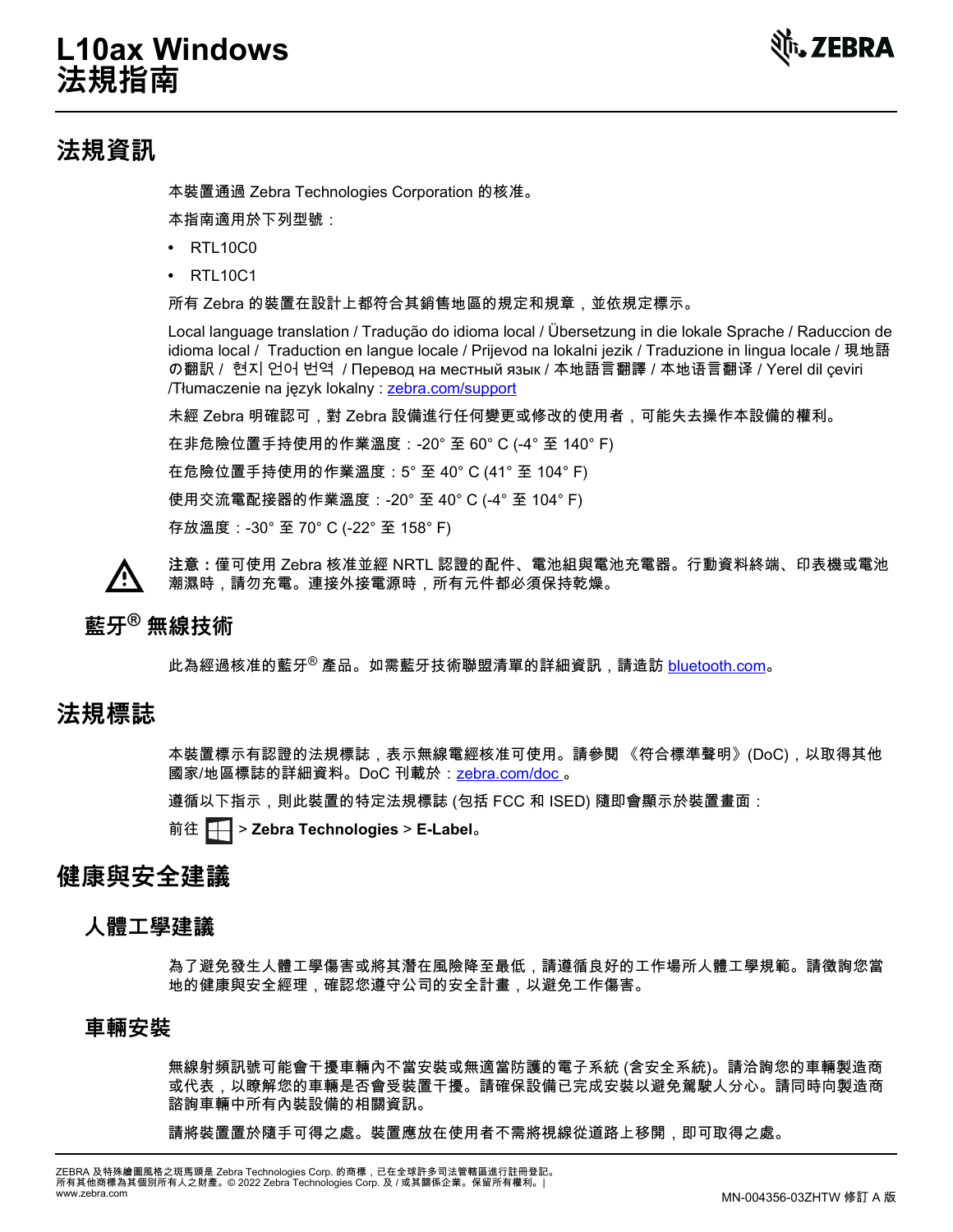**重要:**安裝或使用前,請先查閱有關分心駕駛的國內及當地法律。

#### **行車安全**

請專心開車。請遵守行車區域中對於使用無線裝置的相關法律與規章。 無線產業提醒您,行車中使用無線裝置/電話,請注意安全。

### **限制使用地點**

請記得注意限制,並遵守在限制使用地點使用電子裝置的所有標誌和指示。

### **醫院與飛機安全**



**附註:**無線裝置會傳送無線射頻能量,可能會影響醫療電子設備與飛機的運作。在醫院、診所或醫療保健 設施內或航空公司員工要求時,請依指示關閉您的無線裝置。這些要求是為了避免裝置對敏感設備造成干 擾的可能。

### **醫療裝置**

建議無線裝置與心律調節器、去顫器等醫療裝置,或其他植入式裝置之間至少應保持 20 公分 (8 英吋) 的距 離,以避免無線裝置干擾醫療裝置。配戴心律調節器者應一律將裝置放置在心律調節器的另一側,或在懷 疑有干擾時關閉裝置。

請向您的醫師或您的醫療裝置製造商諮詢,以確定使用您的無線產品是否會干擾您的醫療裝置。

### **無線射頻暴露準則**

#### **安全資訊** Λ

#### **減少無線射頻暴露 – 請正確使用**

請僅依據所提供的指示操作裝置。

對於人體暴露於電磁場,本裝置符合國際認可之安全標準。如需國際電磁場人體暴露之相關資訊,請造訪 下列網址以參閱 Zebra 《符合標準聲明》(DoC):[zebra.com/doc](http://www.zebra.com/doc) 。

請僅使用經 Zebra 測試與核准的耳機、腰掛夾、皮套等類似配件,以確保符合無線射頻暴露符合性要求。 如適用,請務必遵照配件指南中詳述的使用指示。

使用協力廠商之腰掛夾、皮套及類似配件,可能不符合無線射頻暴露符合性要求,應避免使用。

如欲進一步瞭解無線裝置無線射頻能量的安全資訊,請參閱 [zebra.com/responsibility](https://www.zebra.com/responsibility) 中的 「無線射頻暴露 與評估標準」一節。

#### **手持式或體戴式裝置**

為符合無線射頻暴露要求之規定,此裝置運作時必須距離使用者的身體與鄰近者至少 0 公分以上。

### **LED 裝置**

依據 IEC 62471:2006 與 EN 62471:2008,歸類為 「豁免級風險群組」(EXEMPT RISK GROUP)。 脈衝時間: 10 ms 或 CW (配備 SE4107 的 RTL10C0, RTL10C1)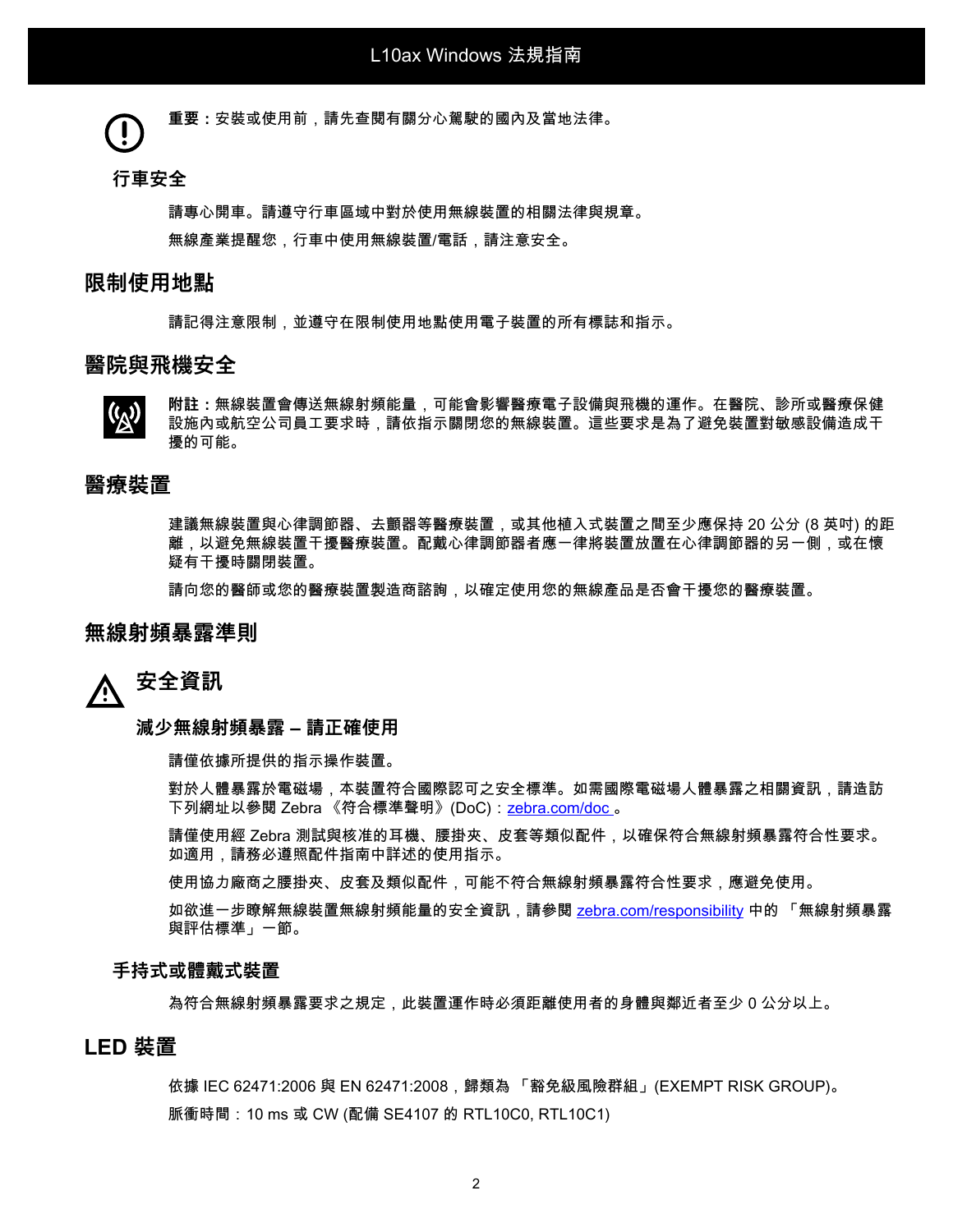### **電源供應器**



**電擊警告**:請僅使用 Zebra 核准且具備適當電氣規格的認證 ITE [LPS] 電源供應器。使用其他的電源供應 器會讓此裝置的核准失效,並且可能產生危險。

### **電池與電源組**

此資訊適用於經 Zebra 核准的電池與內含電池的電源組。

#### **電池資訊**

**注意**:若更換的電池類型不正確,可能會有爆炸的危險。請依據指示棄置電池。

請僅使用 Zebra 核准的電池。 具備電池充電功能的配件經核准可搭配下列電池型號使用:

- **•** 型號 XLBM1 (7.6 VDC,4770 mAh)
- **•** 型號 XLBE1 (7.6 VDC,13000 mAh)

經 Zebra 核准之充電電池組的設計和生產已達業界最高標準。

然而,電池仍有一定的運作及存放壽命,屆時必須更換。有許多因素會影響電池組的實際壽命,例如高溫、 低溫、惡劣環境狀況和重摔。

若電池存放超過六個月,電池的整體品質會降低且無法改善。存放電池時,請將其充電至電力半滿的狀態、 存放在乾燥陰涼處,並從您的設備中取出,以避免電池電量減損、金屬部分腐蝕或電解液漏出的情形發生。 若將電池存放一年或更久的時間,每年至少要檢查一次電量並充電至半滿。

若偵測到電池可運作時間大幅縮短,請更換電池。

**•** 無論您的電池是另行選購,或是主機裝置隨附的零件,所有 Zebra 電池的標準保固期都是一年。如需更 多 Zebra 電池的詳細資訊,請造訪:<u>zebra.com/batterydocumentation</u> 並選取電池最佳做法連結。

#### **電池安全準則**

**重要** – 安全指示 – 請保存這些指示

**警告 –** 使用本產品時,請務必遵守基本安全預防措施,包括:

為裝置充電的區域中應避免有灰塵碎屑、易燃物或化學物品。於非商業環境中為裝置充電時,應特別小心 注意。

- **•** 使用本產品前,請先閱讀所有指示。
- **•** 請遵守使用者指南中的電池使用、存放與充電準則。
- **•** 電池使用不當可能引發火災、爆炸或其他危險。

若要為行動裝置的電池充電,電池及充電器的溫度必須介於 0°C 與 +40°C (+32°F 與 +104°F) 之間。

請勿使用不相容的電池及充電器。使用不相容的電池或充電器可能會有發生火災、爆炸、漏液或其他危險 的風險。如果您對於電池或充電器的相容性有任何疑問,請聯絡 Zebra 支援中心。

請勿拆卸、拆開、壓碎、彎曲、扭轉、打孔或切碎電池。損壞或經改裝的電池可能出現無法預期的運轉狀 態,導致火災、爆炸或受傷的風險。

若任何使用電池的裝置摔落在堅硬表面上,所造成的嚴重撞擊可能會使電池過熱。

請勿造成電池短路,或讓金屬或具有導電性質的物品觸及電池端子。

請勿改裝、拆解或重製電池、嘗試將異物插入電池、將電池浸入或暴露於水、雨、雪或其他液體中,或將 電池暴露於火源、爆炸或其他危險之中。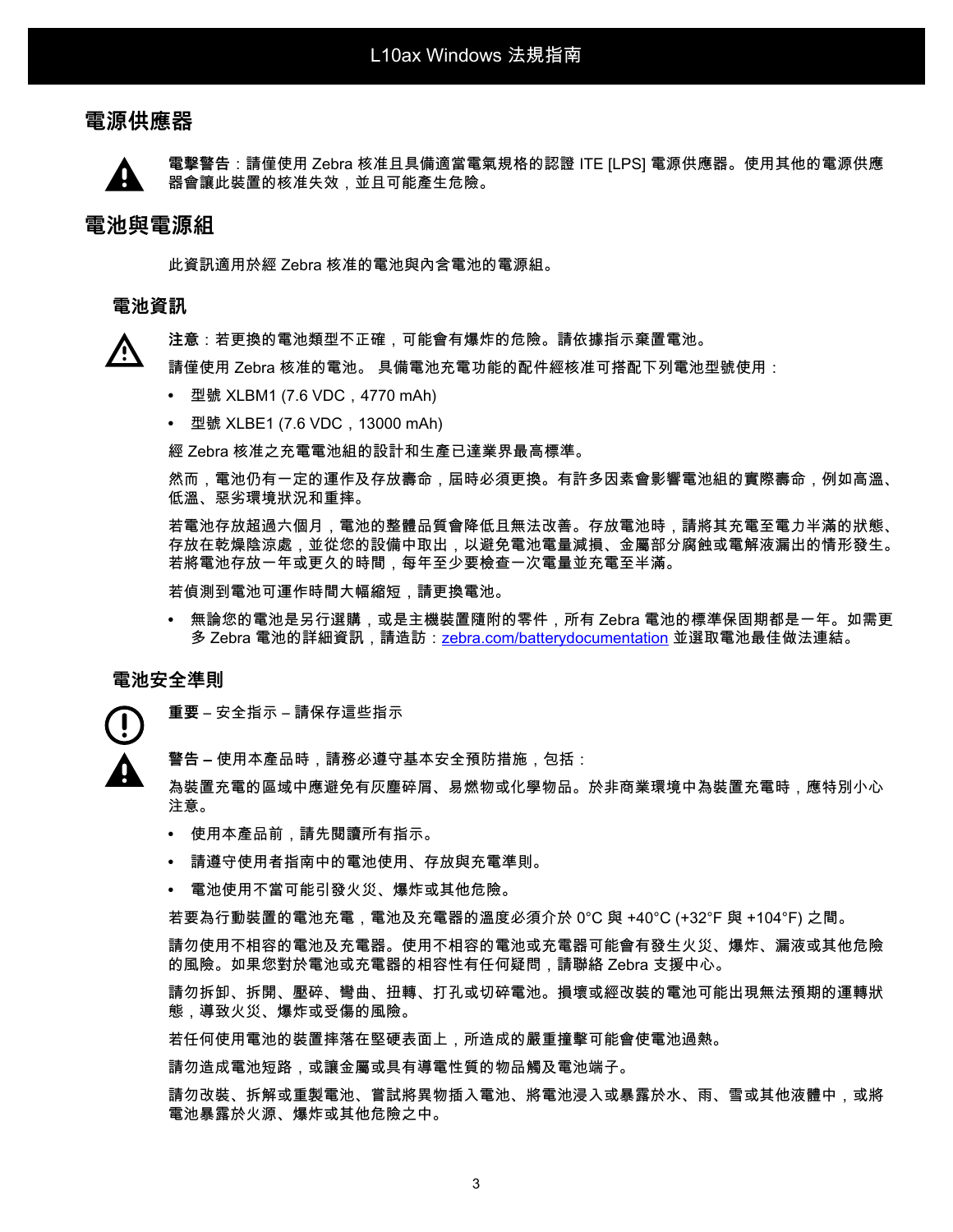請勿將設備放置或存放於可能會變得十分炙熱的區域中或附近,像是停放的車輛中,或是散熱器或其他熱 源附近。請勿將電池放置於微波爐或是烘乾機中。

為降低受傷的風險,在兒童附近使用時必須密切監督。

請依照當地法規妥善處置使用過的充電電池。

請勿將廢電池丟入火中。暴露在超過 100°C (212°F) 的溫度下可能導致爆炸。

若不小心吞入電池,請立即就醫。

若有電池滲漏的情形,請勿讓滲出的液體接觸皮膚或眼睛。如果已經接觸,請用大量的清水沖洗接觸的部 位,並且就醫求助。

若您懷疑設備或電池受損,請聯絡 Zebra 支援中心以安排檢測事宜。

# **標誌和歐洲經濟區 (EEA)**

#### **符合性聲明**

Zebra 茲此聲明,本無線電設備符合指令 2014/53/EU 及 2011/65/EU。

在歐洲經濟區 (EEA) 國家內的任何無線電操作限制皆列於歐盟 《符合標準聲明》之附錄 A 中。歐盟 《符 合標準聲明》的全文可於以下網址取得:zebra.com/doc。

EU Importer : Zebra Technologies B.V

Address: Mercurius 12, 8448 GX Heerenveen, Netherlands

#### **廢棄電子電機設備指令 (WEEE)**

對於歐盟和英國客戶:產品使用壽命結束時,請參閱以下回收/棄置建議:[zebra.com/weee 。](https://www.zebra.com/weee)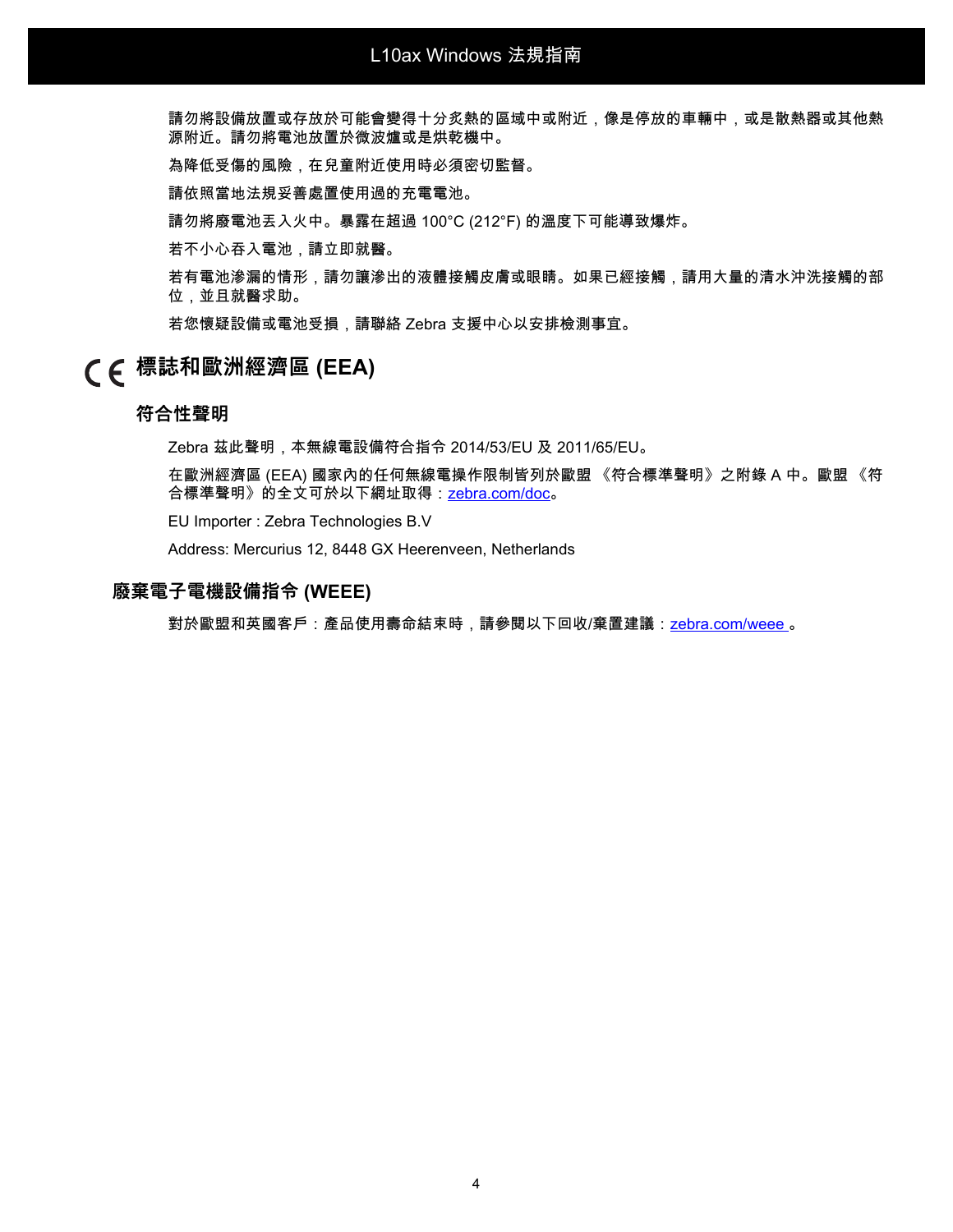# **United States and Canada Regulatory**

### **Radio Frequency Interference Notices**

This device complies with Part 15 of the FCC Rules. Operation is subject to the following two conditions: (1) this device may not cause harmful interference, and (2) this device must accept any interference received including interference that may cause undesired operation.



**NOTE:** This equipment has been tested and found to comply with the limits for a Class B digital device, pursuant to Part 15 of the FCC rules.These limits are designed to provide reasonable protection against harmfulb interference in a residential installation. This equipment generates, uses and can radiate radio frequency energy and, if not installed and used in accordance with the instructions, may cause harmful interference to radio communications. However, there is no guarantee that interference will not occur in a particular installation. If this equipment does cause harmful interference to radio or television reception, which can be determined by turning the equipment off and on, the user is encouraged to try to correct the interference by one or more of the following measures:

- **•** Reorient or relocate the receiving antenna.
- **•** Increase the separation between the equipment and receiver.
- **•** Connect the equipment into an outlet on a circuit different from that to which the receiver is connected.
- **•** Consult the dealer or an experienced radio/TV technician for help.

### **Radio Frequency Interference Requirements – Canada**

Innovation, Science and Economic Development Canada ICES-003 Compliance Label: CAN ICES-3 ([B])/NMB-3([B])

This device complies with Innovation, Science and Economic Development Canada's licence-exempt RSSs. Operation is subject to the following two conditions: (1) This device may not cause interference; and (2) This device must accept any interference, including interference that may cause undesired operation of the device.

L'émetteur/récepteur exempt de licence contenu dans le présent appareil est conforme aux CNR d'Innovation, Sciences et Développement économique Canada applicables aux appareils radio exempts de licence. L'exploitation est autorisée aux deux conditions suivantes : (1) l'appareil ne doit pas produire de brouillage, et (2) l'utilisateur de l'appareil doit accepter tout brouillage radio électrique subi même si le brouillage est susceptible d'en compromettre le fonctionnement.

This device is restricted to indoor use when operating in the 5150 to 5350 MHz frequency range.

Lorsqu'il fonctionne dans la plage de fréquences 5 150- 5350 MHz, cet appareil doit être utilisé exclusivement en extérieur.

### **RF Exposure Requirements - FCC and ISED**

The FCC has granted an Equipment Authorization for this device with all reported SAR levels evaluated in compliance with the FCC RF emission guidelines. SAR information on this device is on file with the FCC and can be found under the Display Grant section of [fcc.gov/oet/ea/fccid](http://www.fcc.gov/oet/ea/fccid).

To satisfy RF exposure requirements, this device must operate with a minimum separation distance of 0 cm or more from a user's body and nearby persons.

Pour satisfaire aux exigences d'exposition aux RF, cet appareil doit fonctionner à une distance minimale de séparation de 0 cm ou plus du corps de l'utilisateur et des personnes à proximité.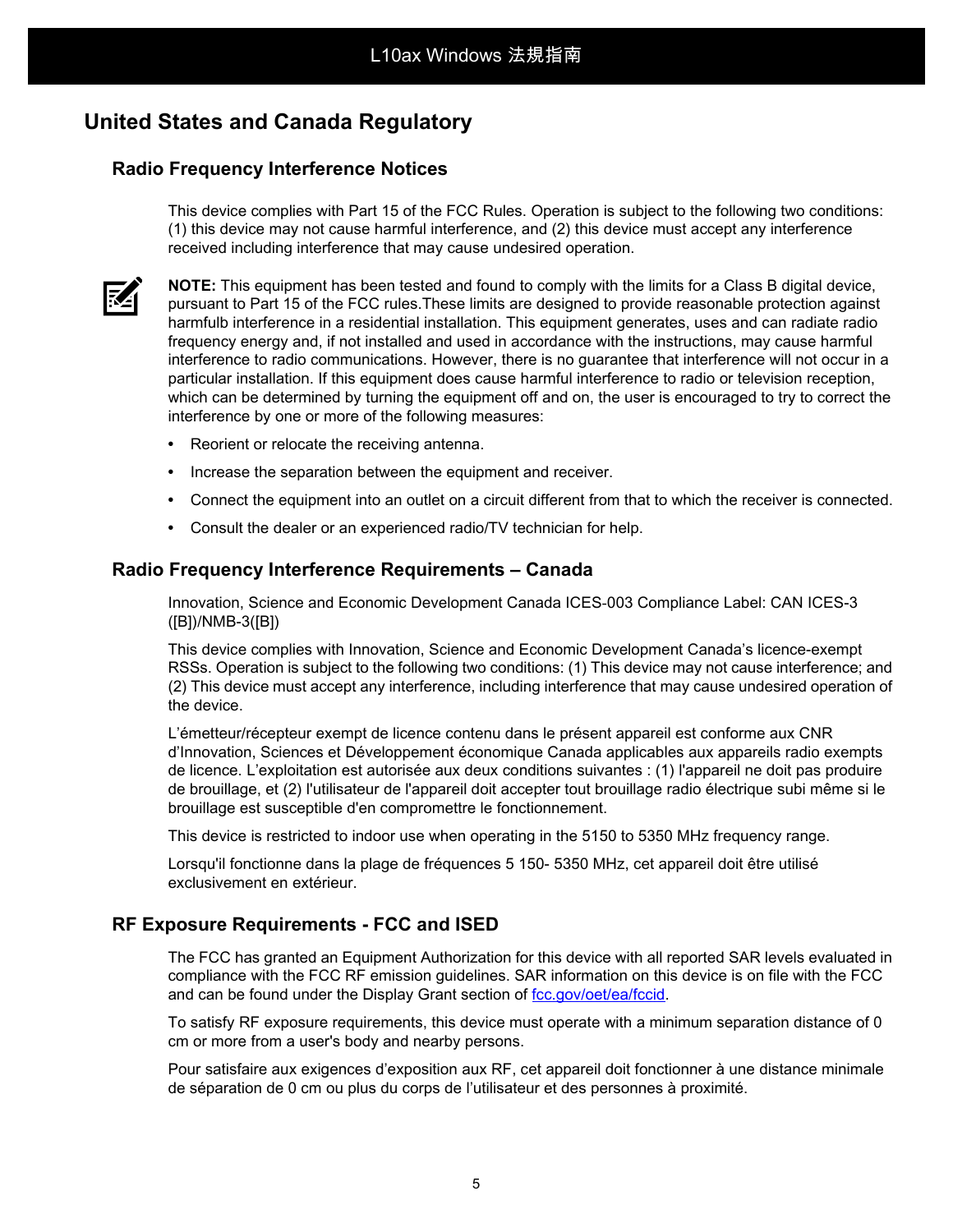#### **Hotspot Mode**

To satisfy RF exposure requirements in hotspot mode, this device must operate with a minimum separation distance of 1.0 cm or more from a user's body and nearby pesons.

Pour satisfaire aux exigences d'exposition aux RF en mode points d'accès sans fil, cet appareil doit fonctionner à une distance minimale de 1,0 cm du corps de l'utilisateur et des personnes à proximité.

#### **Remote and Standalone Antenna Configurations**

To comply with FCC/ISED RF exposure requirements, antennas that are mounted externally at remote locations or operating near users at stand-alone desktop or similar configurations must operate with a minimum separation distance of 0 cm from the user or nearby persons.

La conformité aux normes d'exposition RF établies par les organismes FCC/ISED exige une distance minimale de 0 cm entre l'antenne et l'utilisateur ou toute personne à proximité lorsque celle-ci est installée à l'extérieur ou lorsqu'elle est placée sur un bureau ou dans une configuration similaire.

#### **Co-located Statement**

To comply with FCC RF exposure compliance requirement, the antenna used for this transmitter must not be co-located (within 20 cm) or operating in conjunction with any other transmitter/antenna except those already approved in this filling.

#### **Hotspot ISED Notice**

When operating in hotspot mode, this device is restricted to indoor use when operating in the 5150 - 5350 MHz frequency range.

En mode de connexion partagée (hotspot), l'utilisation de cet appareil doit se faire exclusivement en extérieur lorsqu'il fonctionne dans la plage de fréquences 5 150 - 5 350 MHz.

The maximum antenna gain permitted for devices in the bands 5250 - 5350 MHz, 5470 - 5725 MHz and 5725 - 5850 MHz shall be such that the equipment still complies with the Effective Isotropic Radiated Power (EIRP) limit.

Le gain maximal d'antenne autorisé pour les appareils fonctionnant dans les bandes de fréquences 5 250 - 5 350 MHz, 5 470 - 5 725 MHz et 5 725 - 5 850 MHz doit être tel que l'équipement respecte toujours la limite de puissance isotrope rayonnée équivalente (PIRE).

### **UL Listed Products with GPS**

Underwriters Laboratories Inc. (UL) has not tested the performance or reliability of the Global Positioning System (GPS) hardware, operating software, or other aspects of this product. UL has only tested for fire, shock, or casualties as outlined in UL's Standard(s) for Safety for Information Technology Equipment. UL Certification does not cover the performance or reliability of the GPS hardware and GPS operating software. UL makes no representations, warranties, or certifications whatsoever regarding the performance or reliability of any GPS related functions of this product.

### **Marquage UL des produits équipés d'un GPS**

Les tests menés par Underwriters Laboratories Inc. (UL) ne portent ni sur les performances, ni sur la fiabilité du matériel et du logiciel d'exploitation du GPS (Global Positioning System), ni sur tout autre aspect de ce produit. UL a uniquement testé la résistance au feu, aux chocs et aux sinistres, comme le définit la norme UL60950-1 relative à la sécurité des matériels de traitement de l'information. La certification UL ne couvre ni les performances, ni la fiabilité du matériel et du logiciel d'exploitation GPS. UL ne formule aucune déclaration, ni ne délivre aucune garantie ni aucun certificat concernant les performances et la fiabilité des fonctions GPS de ce produit.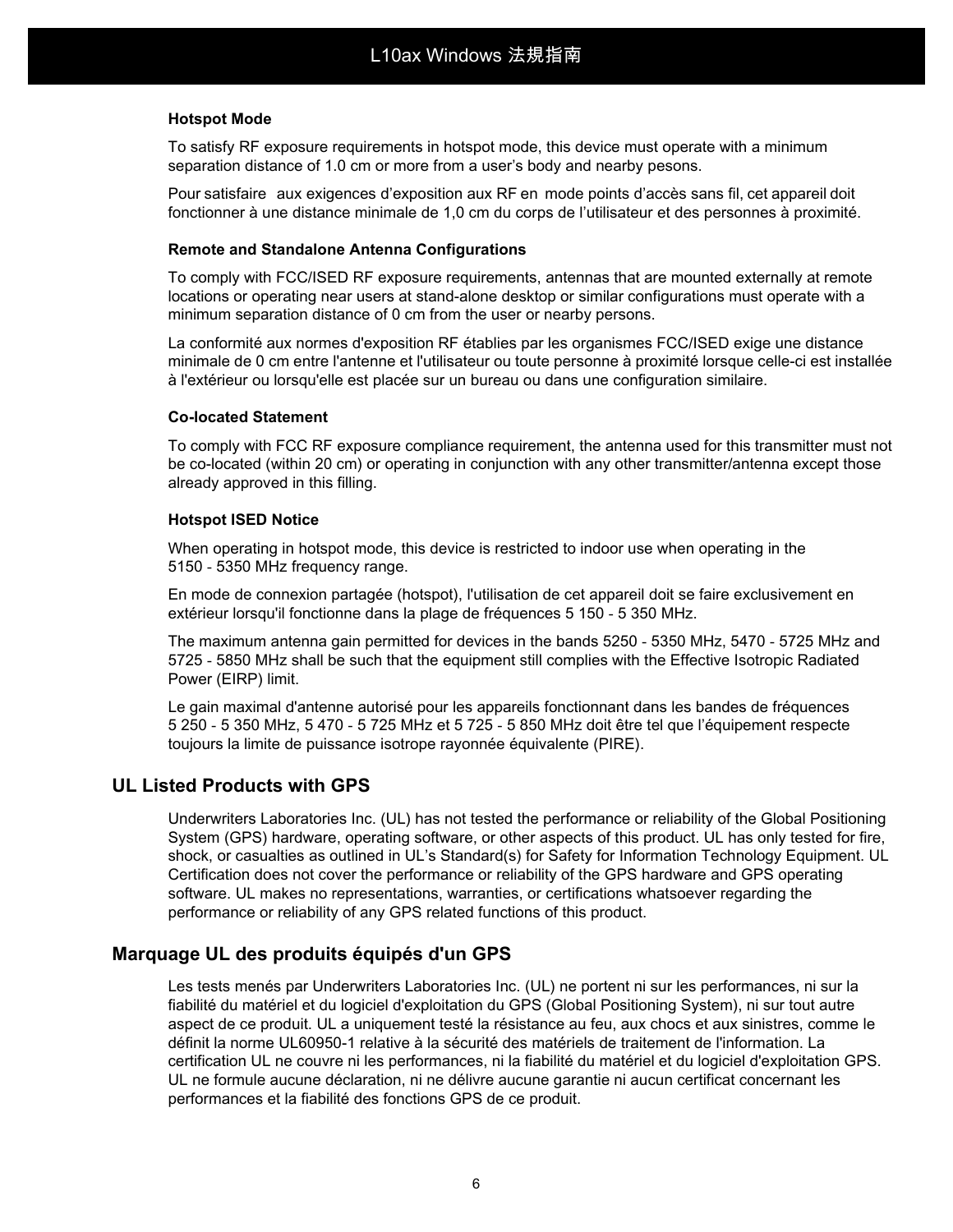### **Hazardous Locations**

#### **Class 1 Div 2 Product Regulatory Information**

The following regulatory statements apply only to the Class 1 Div 2 products. The Class 1 Div 2 products are marked UL Listed 3JDT.

#### **Installation and Operating Instructions**

An installation manual shall be provided with each unit to direct the user on proper installation and operation of the device.

The warning and caution marking should be provided in English and French for Canadian Certification.

- **1.** SUITABLE FOR USE IN CLASS I, DIVISION 2, GROUPS A, B, C AND D HAZARDOUS LOCATIONS, OR NONHAZARDOUS LOCATIONS ONLY.
- **2.** WARNING EXPLOSION HAZARD External Connections (Audio port, USB ports, USB type-C port, HDMI port, Docking Connectors, Antenna pass-through ports and optional RS-232 port) are not to be used in a Hazardous Location.
- **3.** WARNING EXPLOSION HAZARD Tablet PC is to be only powered from the battery pack while in Hazardous Locations. Power adapter is not certified to use in Hazardous Locations and not to be used in Hazardous Locations.
- **4.** WARNING EXPLOSION HAZARD BATTERY MUST ONLY BE CHANGED/CHARGED IN AN AREA KNOWN TO BE NON-HAZARDOUS.
- **5.** WARNING EXPLOSION HAZARD. Micro SD card slot, SIM card slot, Battery Pack, DO NOT REMOVE OR REPLACE WHILE CIRCUIT IS LIVE UNLESS THE AREA IS FREE OF IGNITIBLE CONCENTRATIONS.

#### **Informations réglementaires sur les produits de classe 1, division 2**

Les déclarations réglementaires suivantes ne s'appliquent qu'aux produits de classe 1, division 2. Les produits Class 1 Div 2 sont marqués UL Listed 3JDT.

#### **Instructions d'installation et d'utilisation**

Un manuel d'installation est fourni avec chaque appareil pour aider l'utilisateur à bien l'installer et l'utiliser.

Les symboles de mise en garde et d'avertissement doivent être indiqués en anglais et en français pour être conformes à la certification canadienne.

- **1.** CONVIENT À UNE UTILISATION DANS LES EMPLACEMENTS DANGEREUX DE CLASSE I, DIVISION 2, GROUPES A, B, C ET D, OU DANS LES EMPLACEMENTS NON DANGEREUX SEULEMENT.
- **2.** AVERTISSEMENT RISQUE D'EXPLOSION les connexions externes (port audio, ports USB, port USB de type C, port HDMI, connecteurs de station d'accueil, ports d'antenne passe-système et port RS-232 facultatifs) ne doivent pas être utilisées dans un emplacement dangereux.
- **3.** AVERTISSEMENT RISQUE D'EXPLOSION la tablette électronique doit être uniquement alimentée à partir des blocs-batteries lorsqu'elle est utilisée dans un emplacement dangereux. L'adaptateur d'alimentation n'est pas certifié pour une utilisation dans les emplacements dangereux et ne doit pas être utilisé dans les emplacements dangereux.
- **4.** AVERTISSEMENT RISQUE D'EXPLOSION LA BATTERIE DOIT ÊTRE REMPLACÉE OU CHARGÉE UNIQUEMENT DANS UN ENDROIT JUGÉ NON DANGEREUX.
- **5.** AVERTISSEMENT RISQUE D'EXPLOSION. Fente pour carte Micro SD, fente pour carte SIM, bloc-batteries, NE PAS RETIRER OU REMPLACER PENDANT QUE LE CIRCUIT EST ACTIVÉ, À MOINS QUE LA ZONE NE SOIT EXEMPTE DE SOURCES INFLAMMABLES.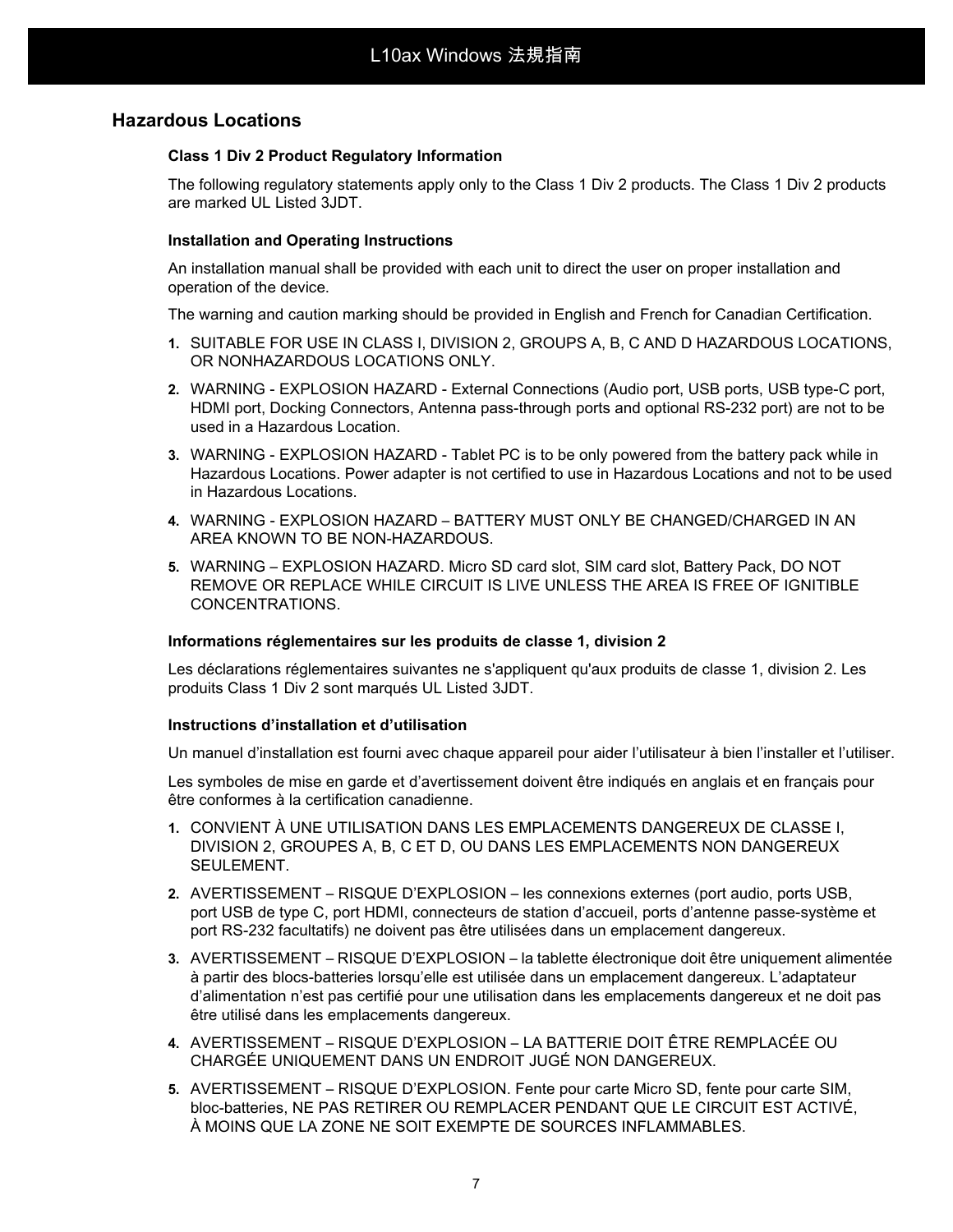# **中国**

通过访问以下网址可下载当地语言支持的产品说明书 [zebra.com/support](http://www.zebra.com/support) 确认进网标贴和证书真伪可查询网址 : [tenaa.com.cn/.](https://www.teena.com.cn/) 锂电池安全警示语 :



警告:请勿拆装,短路,撞击,挤压或者投入火中

⁄^

注意:如果电池被不正确型号替换,或出现鼓胀,会存在爆炸及其他危险

请按说明处置使用过的电池

电池浸水后严禁使用

如果配套使用外部电源适配器,请确保其已通过 CCC 认证

(一) 符合 " 微功率短距离无线电发射设备目录和技术要求 " 的具体条款和使用场景,采用的天线类型和性 能,控制、调整及开关等使用方法;

(二)不得擅自改变使用场景或使用条件、扩大发射频率范围、加大发射功率 (包括额 外加装射频功率 放大器),不得擅自更改发射天线;

(三)不得对其他合法的无线电台 (站)产生有害干扰,也不得提出免受有害干扰保护;

(四)应当承受辐射射频能量的工业、科学及医疗 (ISM)应用设备的干扰或其他合法的无线电台 (站) 干扰;

(五)如对其他合法的无线电台 (站)产生有害干扰时,应立即停止使用,并采取措施消除干扰后方可继 续使用;

(六)在航空器内和依据法律法规、国家有关规定、标准划设的射电天文台、气象雷达站、卫星地球站 (含测控、测距、接收、导航站)等军民用无线电台 (站)、机场等的电磁环境保护区域内使用微功率设 备,应当遵守电磁环境保护及相关行业主管部门的规定;

(七)禁止在以机场跑道中心点为圆心、半径 5000 米的区域内使用各类模型遥控器;

(八)有关支持的工作环境条件,请参阅本指南的最高工作温度以及电池信息和电源信息部分。

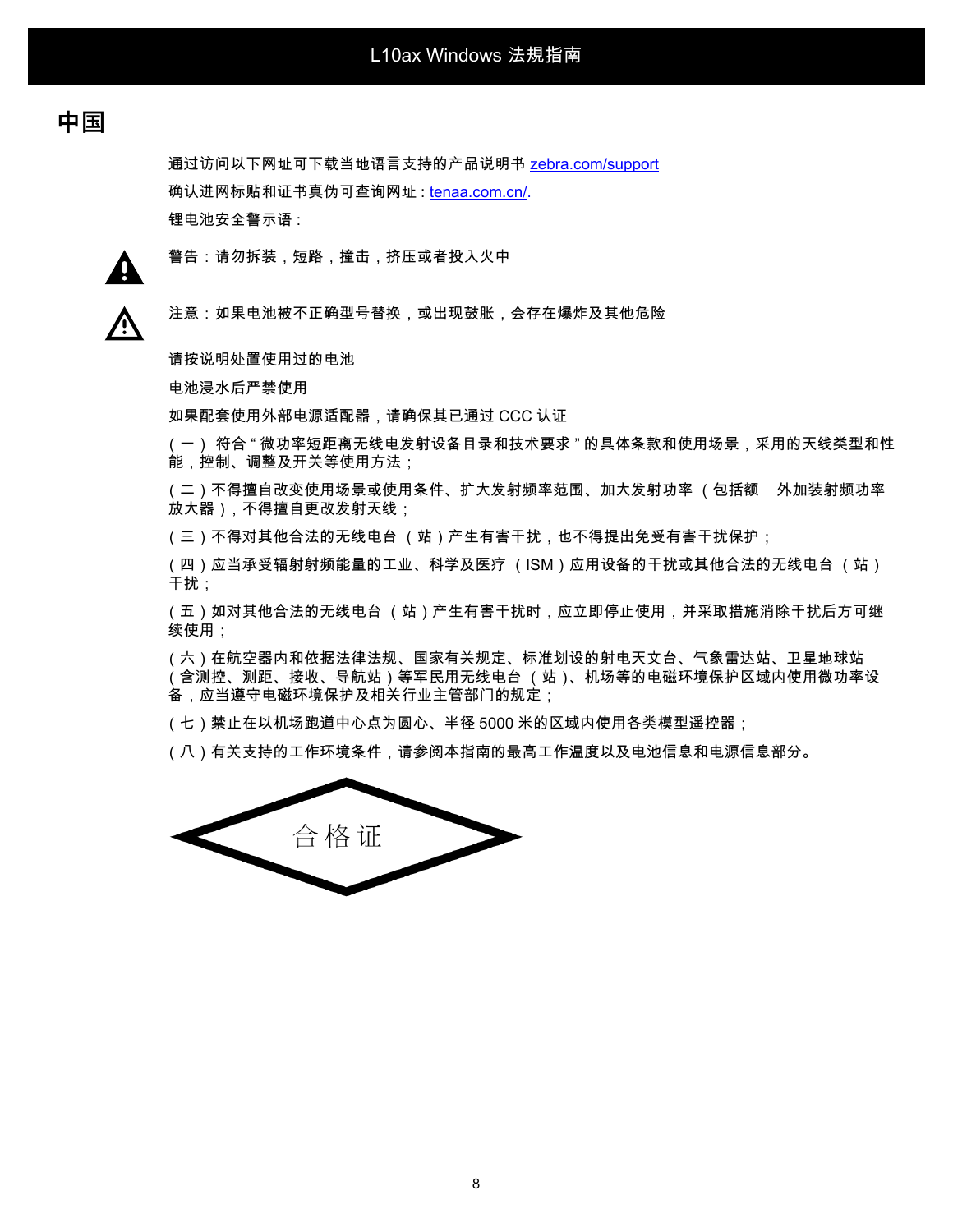# **产品中有害物质的名称及含量**

|                                                                                               | 有害物质     |          |          |                 |               |                 |  |  |
|-----------------------------------------------------------------------------------------------|----------|----------|----------|-----------------|---------------|-----------------|--|--|
| 部件名称 (Parts)                                                                                  | 铅 (Pb)   | 汞(Hg)    | 镉(Cd)    | 六价铬<br>(Cr(VI)) | 多溴联苯<br>(PBB) | 多溴二苯醚<br>(PBDE) |  |  |
| 金属部件 (Metal Parts)                                                                            | X        | O        | $\Omega$ | O               | O             | O               |  |  |
| 电路模块 (Circuit Modules)                                                                        | X        | $\Omega$ | $\Omega$ | $\Omega$        | $\Omega$      | $\circ$         |  |  |
| 电缆及电缆组件 (Cables and Cable<br>Assemblies)                                                      | $\Omega$ | $\Omega$ | $\Omega$ | $\Omega$        | O             | $\Omega$        |  |  |
| 塑料和聚合物部件 (Plastic and<br><b>Polymeric Parts)</b>                                              | $\Omega$ | $\Omega$ | $\Omega$ | $\Omega$        | $\Omega$      | $\circ$         |  |  |
| 光学和光学组件 (Optics and Optical<br>Components)                                                    | $\Omega$ | $\Omega$ | $\Omega$ | O               | O             | $\circ$         |  |  |
| 电池 (Batteries)                                                                                | $\Omega$ | $\Omega$ | $\Omega$ | $\Omega$        | $\Omega$      | $\Omega$        |  |  |
| 外部电源 (Ext. Pwr Sply)                                                                          | $\Omega$ | $\Omega$ | $\Omega$ | $\Omega$        | O             | $\Omega$        |  |  |
| 本表格依据 SJ/T 11364 的规定编制。                                                                       |          |          |          |                 |               |                 |  |  |
| O: 表示该有害物质在该部件所有均质材料中的含量均在 GB/T 26572 规定的限量要求以下。                                              |          |          |          |                 |               |                 |  |  |
| X: 表示该有害物质至少在该部件的某一均质材料中的含量超出 GB/T 26572 规定的限量要求。( 企业可在此处 , 根据实际情况对<br>上表中打 "×" 的技术原因进行进一步说明。 |          |          |          |                 |               |                 |  |  |

# **Colombia**

Señor usuario, la siguiente información se entrega de conformidad con lo establecido en el Régimen de protección de los derechos de los usuarios, expedido por la Comisión de Regulación de Comunicaciones.

Recomendaciones de uso:

- **1.** Utilice siempre que pueda dispositivos manos libres.
- **2.** Evite utilizar el equipo mientras conduce un vehículo.
- **3.** En caso que el teléfono sea utilizado por niños, ancianos, mujeres embarazadas y población inmunocomprometida, consulte a su médico y el manual del equipo.
- **4.** Si usted utiliza algún dispositivo electrónico de uso médico, asegúrese que el mismo esté protegido contra las ondas de radiofrecuencia externas.
- **5.** Apague su teléfono en lugares tales como: hospitales, centros de salud, aviones, estaciones de suministro de combustible, en presencia de gases explosivos y lugares donde se realizan explosiones.
- **6.** Evite que terceros hagan uso de su teléfono para prevenir la implantación de dispositivos como programas espías (spyware) o identificadores ocultos, que atentan contra la seguridad de la información contenida en el mismo.

# **Евразийский Таможенный Союз (EAC)**

Данный продукт соответствует требованиям знака EAC.

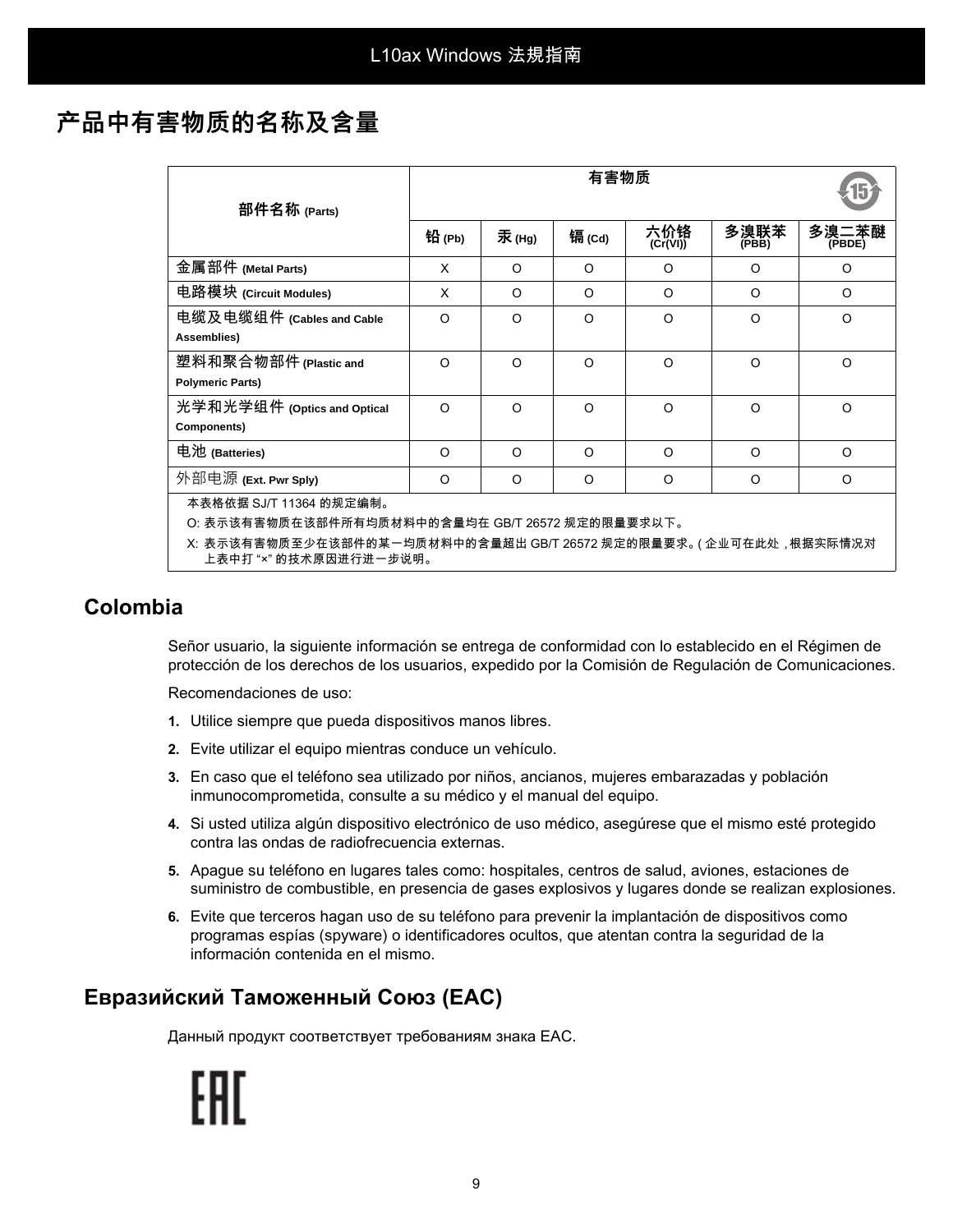## **France**

Cet appareil a été testé et déclaré conforme aux limites applicables d'exposition aux radiofréquences (RF).

Le débit d'absorption spécifique (DAS) local quantifie l'exposition de l'utilisateur aux ondes électromagnétiques de l'équipement concerné.

Les valeurs DAS les plus élevées sont disponibles sur la déclaration de conformité (DoC) disponible sur: [zebra.com/doc.](http://www.zebra.com/doc)

## **México**

La operación de este equipo está sujeta a las siguientes dos condiciones: (1) es posible que este equipo o dispositivo no cause interferencia perjudicial y (2) este equipo o dispositivo debe aceptar cualquier interferencia, incluyendo la que pueda causar su operación no deseada.

## **臺灣**

低功率電波輻射性電機管理辦法

取得審驗證明之低功率射頻器材,非經核准,公司、商號或使用者均不得擅自變更頻率、加大功率或變更 原設計之特性及功能。

低功率射頻器材之使用不得影響飛航安全及干擾合法通信;經發現有干擾現象時,應立即停用,並改善至 無干擾時方得繼續使用。

前述合法通信,指依電信管理法規定作業之無線電通信。低功率射頻器材須忍受合法通信或工業、科學及 醫療用電波輻射性電機設備之干擾。

應避免影響附近雷達系統之操作

公司資訊

台灣斑馬科技股份有限公司 / 台北市信義區松高路 9 號 13 樓



行政院環保署 (EPA) 要求乾電池製造或進口商,需依廢棄物清理法第 15 條之規定,於販 售、贈送或促銷的電池上標示回收標誌。請聯絡合格的台灣回收廠商,以正確棄置電池。

「廢電池請回收」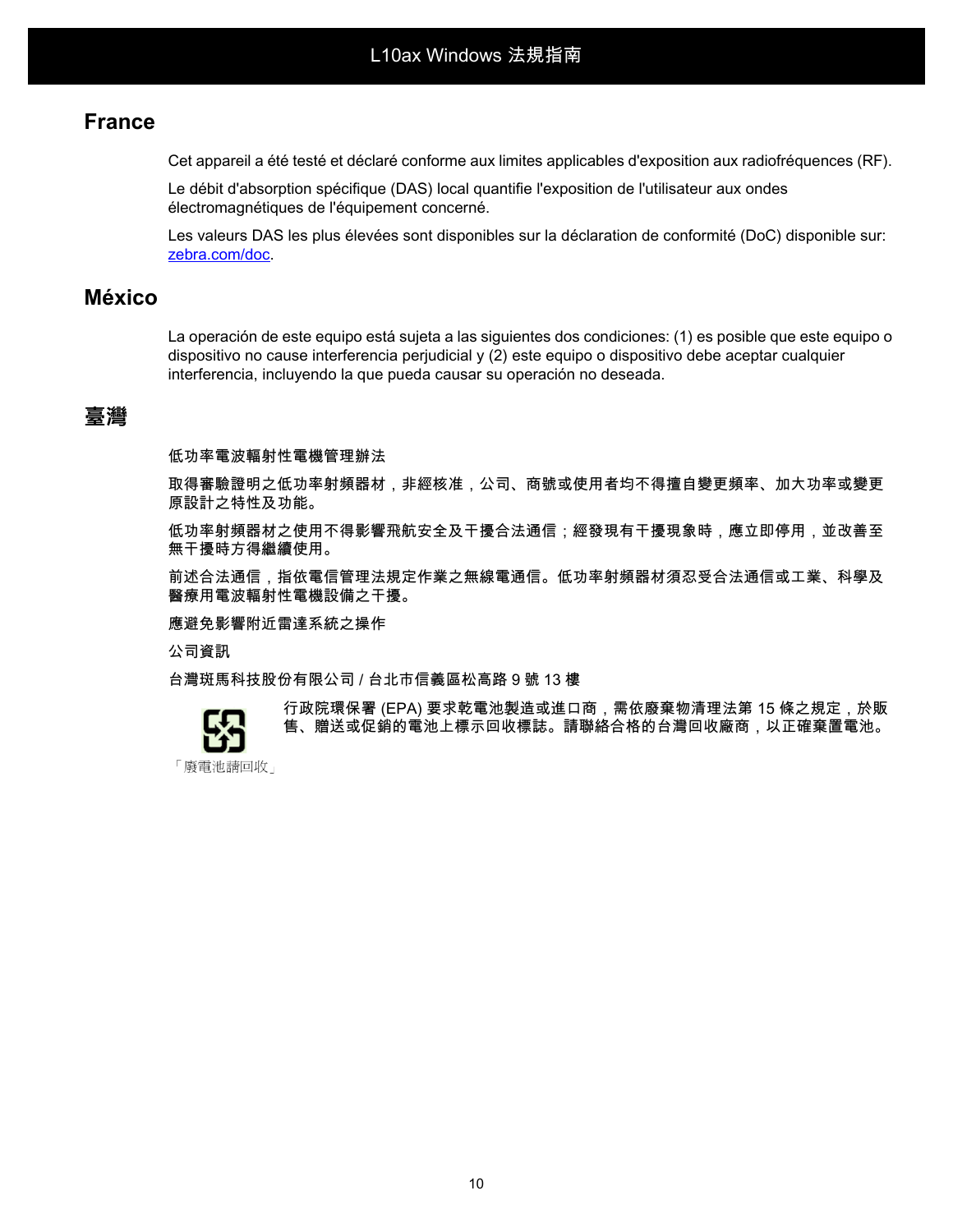### **限用物質含有情況標示聲明書**

| 設備名稱 : 平板電腦                                                                                                                                                                                                                                                                                                               |            |          | 型號 (型式): RTL10C0, RTL10C1 |          |      |          |  |  |  |
|---------------------------------------------------------------------------------------------------------------------------------------------------------------------------------------------------------------------------------------------------------------------------------------------------------------------------|------------|----------|---------------------------|----------|------|----------|--|--|--|
| 單元                                                                                                                                                                                                                                                                                                                        | 限用物質及其化學符號 |          |                           |          |      |          |  |  |  |
|                                                                                                                                                                                                                                                                                                                           | 鉛          | 汞        | 鎘                         | 六價鉻      | 多溴聯苯 | 多溴二苯醚    |  |  |  |
| 印刷電路板及電子組件                                                                                                                                                                                                                                                                                                                |            | $\Omega$ | $\Omega$                  | $\Omega$ | O    | O        |  |  |  |
| 金屬零件                                                                                                                                                                                                                                                                                                                      | $\circ$    | O        | O                         | $\Omega$ | O    | O        |  |  |  |
| 電纜及電纜組件                                                                                                                                                                                                                                                                                                                   | O          | O        | O                         | O        | O    | O        |  |  |  |
| 塑料和聚合物零件                                                                                                                                                                                                                                                                                                                  | $\Omega$   | O        | O                         | $\Omega$ | O    | $\Omega$ |  |  |  |
| 光學與光學元件                                                                                                                                                                                                                                                                                                                   | $\Omega$   | O        | $\circ$                   | $\Omega$ | O    | O        |  |  |  |
| 備考 1. "超出 0.1 wt %"及 "超出 0.01 wt %"係指限用物質之百分比含量超出百分比含量基準值。<br>備考 2. 〝O〞係指該項限用物質之百分比含量未超出百分比含量基準值。                                                                                                                                                                                                                         |            |          |                           |          |      |          |  |  |  |
| Note 1: "Exceeding 0.1 wt%" and "exceeding 0.01 wt%" indicate that the percentage content of the restricted substance<br>exceeds the reference percentage value of presence condition.<br>Note 2: "O" indicates that the percentage content of the restricted substance does not exceed the percentage of reference value |            |          |                           |          |      |          |  |  |  |

Note 2: "O" indicates that the percentage content of the restricted substance does not exceed the percentage of reference value of presence.

Note 3: The " - " indicates that the restricted substance corresponds to the exemption.

### **TÜRK WEEE Uyumluluk Beyanı**

EEE Yönetmeliğine Uygundur.

# **ประเทศไทย**

ี เครื่ องโทรคมนาคมและอุ ปกรณ์ นี้ มี ความสอดคล้ องตามข้ อกำหนดของ กทช .

เครื่ องวิทยุคมนาคมนี้มีอัตราการดูดกลืนพลังงานจําเพาะ (Specific Absorption Rate – SAR) ้อั นเนื่ องมาจากเครื่ องวิ ทย คมนาคมเท่ ากั บ

- **•** RTL10C0 1.595 w/kg
- **•** RTL10C1 1.595 w/kg

ซึ่งสอดคลองตามมาตรฐานความปลอดภัยตอสุขภาพของมนุษยจากการใชเครื่องวิทยุคมนาคมที่คณะกรรมการกิจการโ ทรคมนาคมแห งชาติประกาศกําหนด

# **United Kingdom E** Statement of Compliance

Zebra hereby declares that this radio equipment is in compliance with the Radio Equipment Regulations 2017 and the Restriction of the Use of Certain Hazardous Substances in Electrical and Electronic Equipment Regulations 2012.

Any radio operation limitations within UK are identified in Appendix A of UK Declaration of Conformity.

[The full text of the UK Declaration of Conformity is available at:](http://www.zebra.com/doc) zebra.com/doc.

UK Importer: Zebra Technologies Europe Limited Address: Dukes Meadow, Millboard Rd, Bourne End, Buckinghamshire, SL8 5XF